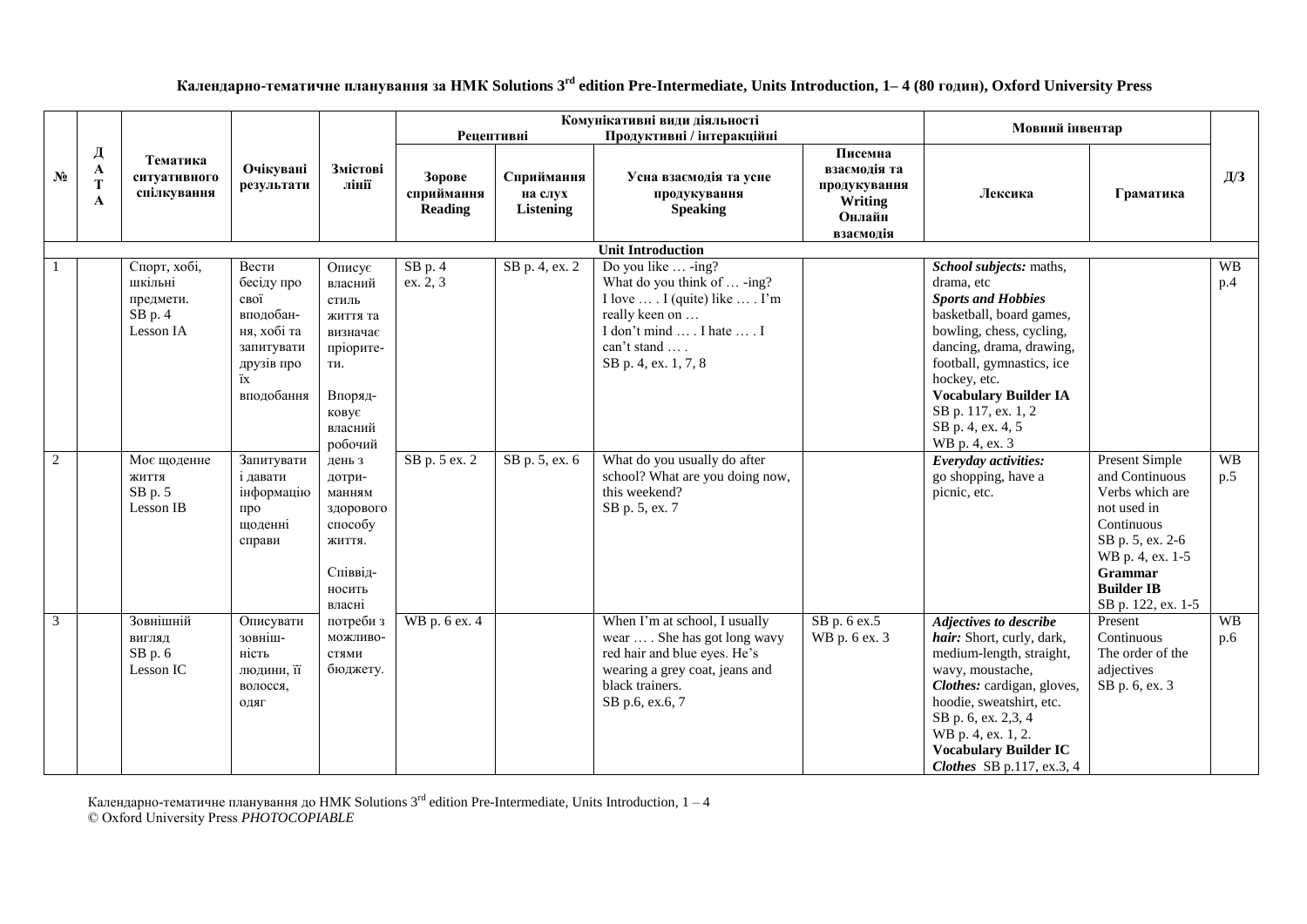| $\overline{4}$ | Мій клас та<br>школа<br>$SB$ p. $7$<br>Lesson ID                                               | Розповіда-<br>ти про<br>свою<br>школу та<br>клас                                                                                     | Обгово-<br>рює<br>шкільні<br>правила                                                                               | SB p. 7<br>ex. 2, 4      |                                                                | There's a canteen and a gym.<br>There are<br>SB p. 7, ex. 9                                     |                                     | In school: canteen,<br>classroom, corridor, gym,<br>hall, interactive<br>whiteboard, laptop,<br>noticeboard, playing field,<br>reception, staff room<br>SB p.7, ex. 8                                                                                                         | Articles a /an<br>There is/ $are$<br>SB p.7, ex. 2, 3,<br>$5 - 7.$<br>WB p.7, ex. 1-6<br>Grammar<br><b>Builder ID</b><br>SB p. 122, ex. 6-7 | <b>WB</b><br>p.7  |
|----------------|------------------------------------------------------------------------------------------------|--------------------------------------------------------------------------------------------------------------------------------------|--------------------------------------------------------------------------------------------------------------------|--------------------------|----------------------------------------------------------------|-------------------------------------------------------------------------------------------------|-------------------------------------|-------------------------------------------------------------------------------------------------------------------------------------------------------------------------------------------------------------------------------------------------------------------------------|---------------------------------------------------------------------------------------------------------------------------------------------|-------------------|
| $\mathfrak{S}$ | Photocopiable resources:                                                                       |                                                                                                                                      |                                                                                                                    |                          |                                                                |                                                                                                 |                                     |                                                                                                                                                                                                                                                                               |                                                                                                                                             |                   |
| 6              | Vocabulary Review, Grammar Review (Teacher's Resource Disk - Photocopiable activities section) |                                                                                                                                      |                                                                                                                    |                          |                                                                | <b>Unit 1. Feelings</b>                                                                         |                                     |                                                                                                                                                                                                                                                                               |                                                                                                                                             |                   |
| $\overline{7}$ | Почуття та<br>емоції<br>SB p. 8-9<br>Lesson 1A                                                 | Розповіда-<br>ти про свої<br>емоції                                                                                                  | Вислов-<br>лює<br>власні<br>почуття,<br>пережи-<br>вання.<br>Дискутує<br>довкола<br>питань<br>екології<br>життя та | SB p. 9 ex. 5            | SB p. 8 ex. 2<br>SB p. 9 ex. 6,<br>WB p. 8 ex. 4               | How do you feel when ?<br>I feel excited, but a little bit<br>anxious too.<br>SB p. 9 ex. 1, 11 | SB p.7, ex. 10<br>WB p.7, ex. 5     | <b>Adjectives to describe</b><br>feelings: anxious,<br>ashamed, bored, confused,<br>cross, delighted,<br>disappointed,<br>embarrassed, envious,<br>excited, frightened, proud,<br>relieved, shocked,<br>surprised, suspicious,<br>upset<br>SB p.9 ex. 2, 3<br>WB p.9 ex. 1, 3 | Present<br>Continuous and<br>stative verbs,<br>modifying<br>adverbs<br>SB p. 9 ex. 9<br>WB p. 9 ex. 2                                       | <b>WB</b><br>p.8  |
| 8              | Лотереї<br>SB p. 10<br>Lesson 1B                                                               | Виражати<br>$\texttt{c}$ BO $\epsilon$<br>ставлення<br>до чужих<br>історій,<br>описувати<br>свої<br>почуття в<br>різних<br>ситуаціях | здоров'я<br>людини,<br>демонст-<br>рує<br>розумін-<br><b>HA</b><br>важливо-<br>сті збере-<br>ження<br>фізичного    | SB p. 10<br>ex. 2, 5     | SB p. 10 ex. 5                                                 | I was anxious because I had a<br>music exam.<br>SB p. 10 ex. 6, 8                               | WB p. 9 ex. 5                       | Adjectives to describe<br>feelings                                                                                                                                                                                                                                            | Past Simple<br>(affirmative)<br><b>Grammar</b><br><b>Builder 1B</b><br>SB p. 124 ex. 1-4<br>WB p. 9 ex. 3                                   | <b>WB</b><br>p.9  |
| 9              | Проблеми<br>SB p. 11<br>Lesson 1C                                                              | Розуміти<br>людей, які<br>розповіда-<br>ють про<br>особисті<br>проблеми,<br>давати<br>поради                                         | та<br>психічно-<br>$\Gamma$ O<br>здоров'я.                                                                         | <b>WB</b> p. 11<br>ex. 2 | SB p. 11<br>$ex.\overline{3}, 5, 6$<br>WB p. 11 ex.<br>$4 - 6$ | I am worried about something<br>I think / don't think you should<br>SB p. 11 ex. 4, 7, 8        | SB p. 11 ex. 7<br>WB p. 10 ex. 3, 6 | Calm down, revise, go out<br>with, make a plan, take a<br>break, take offence, give<br>somebody a call, tell the<br>truth, have a word (with<br>somebody), make an<br>excuse, tell a lie                                                                                      | Should<br>WB p. 10 ex. 2                                                                                                                    | <b>WB</b><br>p.10 |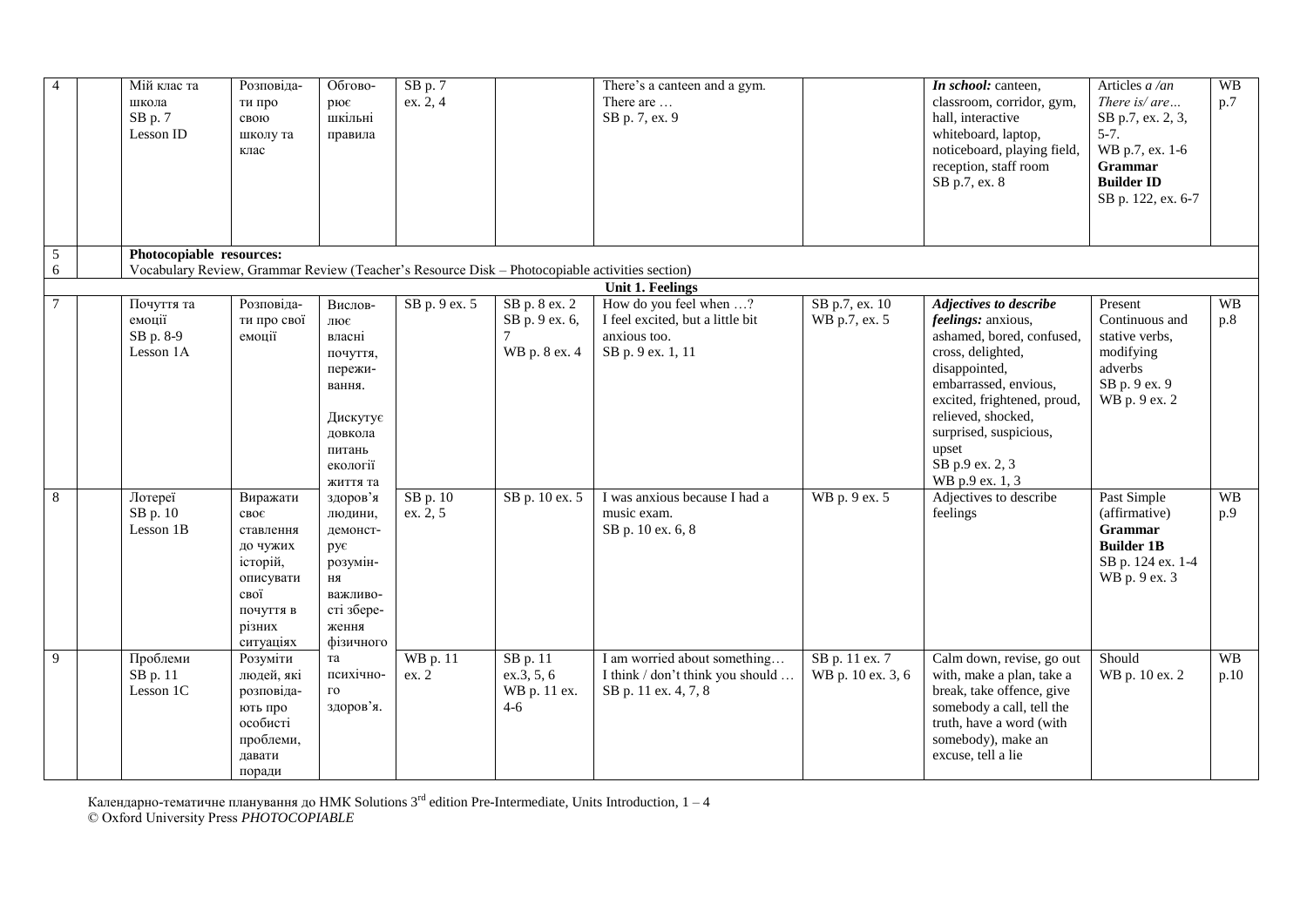| 10              | SB p. 12            | Вечір в кіно<br>Lesson 1D                         | Розповіда-<br>ти про<br>минулі<br>вихідні                                                                             | Свідчить<br>на<br>користь<br>необхідно<br>сті збере-<br>ження<br>екологіч-<br>ності у<br>стосунках                  | SB p. 12<br>ex. 2, 5                       | SB p. 12<br>ex. 2, 5    | Did you watch TV? What did you<br>watch?<br>SB p. 12 ex. 8                                                                                                                                                                                                                                                          | WB p. 11 ex. 5, 6                      |                                                                                                                                                                                                                           | Past Simple<br>(negative,<br>interrogative)<br>SB p. 12 ex.3, 4,<br>5, 7<br>WB p. 12 ex. 1-5<br><b>Grammar</b><br><b>Builder 1D</b><br>SB p. 124 ex. 5-9 | WB<br>p.11         |
|-----------------|---------------------|---------------------------------------------------|-----------------------------------------------------------------------------------------------------------------------|---------------------------------------------------------------------------------------------------------------------|--------------------------------------------|-------------------------|---------------------------------------------------------------------------------------------------------------------------------------------------------------------------------------------------------------------------------------------------------------------------------------------------------------------|----------------------------------------|---------------------------------------------------------------------------------------------------------------------------------------------------------------------------------------------------------------------------|----------------------------------------------------------------------------------------------------------------------------------------------------------|--------------------|
| 11              | Події з<br>SB p. 13 | минулого<br>Lesson 1E                             | Розуміти<br>текст,<br>реагувати<br>на події                                                                           | та вміє<br>виражати<br>емпатію<br>ДО<br>оточую-<br>чих.                                                             | SB p. 13 ex.2<br>WB p. 12<br>ex. 2         |                         | I dropped my phone and it broke.<br>How annoying!<br>SB p. 13 ex. 1, 3, 9                                                                                                                                                                                                                                           | WB p. 12 ex. 4                         | - ed, -ing adjectives:<br>annoying, boring,<br>exciting, frightening,<br>shocking, worrying, etc<br>SB p. 13 ex. 4-8<br>WB p. 12 ex. 1, 3                                                                                 | $-$ ed, $-$ ing<br>adjectives                                                                                                                            | <b>WB</b><br>p. 12 |
| 12              | травми              | Нещасні<br>випадки та<br>SB p.1 4-15<br>Lesson 1F | Розуміти<br>загальний<br>зміст<br>тексту про<br>незвичний<br>медичний<br>стан,<br>розповіда-<br>ти про свої<br>травми | Демонст-<br>рує<br>вміння<br>ШВИДКО<br>відреагу-<br>вати на<br>негативні<br>емоції,<br>зняти                        | SB p. 14<br>ex.2, 3<br>WB p. 14<br>ex. 3-4 |                         | I found it surprising that<br>I broke my arm when I was six<br>years old.<br>SB p. 14 ex. 1, 4, 5, 8                                                                                                                                                                                                                | SB p. 14 ex. 5                         | <b>Accidents and injuries:</b><br>burn/cut/hurt/, injured<br>yourself,<br>fall/trip/slip over, break<br>your arm, bleed, sprain<br>your ankle, hurt, a bruise,<br>an injury, etc.<br>SB p. 14 ex. 6-7<br>WB p. 13 ex. 1-2 | Past Simple<br>(affirmative,<br>negative,<br>interrogative)<br>Question words<br>SB p. 14 ex. 5                                                          | <b>WB</b><br>p. 13 |
| 13              | SB p. 16            | Минуле літо<br>Lesson 1G                          | Описувати<br>минулі<br>події                                                                                          | напругу.<br>Вміє<br>приймати<br>відпові-<br>дальні<br>фінансові<br>рішення,<br>генерува-<br>ти ідеї та<br>ініціати- | SB p. 16 ex. 6<br>WB p. 14<br>ex.3         | SB p. 16 ex.<br>$3 - 5$ | Key phrases: reacting and<br>showing interest: You are<br>joking!, etc.<br>I finally finished my science<br>project. Really? What a relief!<br>Really? I'm so envious!<br>You're kidding! How frustrating!<br>That sounds terrifying! That<br>sounds like a nightmare! Oh no!<br>What a shame!<br>SB p. 16 ex. 7, 9 | SB p. 16 ex. 8<br>WB p. 14 ex. 4       | <b>Vocabulary Builder 1G</b><br>Get<br>SB p. 117 ex. 1, 2                                                                                                                                                                 | Past Simple<br>(affirmative,<br>negative)                                                                                                                | <b>WB</b><br>p. 14 |
| $\overline{14}$ | SB p. 17            | Витівки та<br>жарти над<br>близькими<br>Lesson 1H | Розуміти<br>цікаві<br>історії на<br>інтернет<br>форумі,<br>описати<br>події,<br>написати                              | ви,<br>прогнозу<br>вати<br>результа-<br>TИ<br>прийому<br>рішень.                                                    | SB p. 17 ex. 2<br>WB p. 15<br>ex. 2        |                         |                                                                                                                                                                                                                                                                                                                     | SB p. 17 ex. 5, 6<br>WB p. 15 ex. 3, 4 | Fake spider, play a prank,<br>scare, childish, cruel,<br>predictable.<br>Phrasal verbs: ask for, talk<br>about, put back,<br>SB p. 17 ex. 3, 4<br><b>Vocabulary Builder 1H</b><br>Phrasal verbs and                       | Past Simple<br>(affirmative,<br>negative)                                                                                                                | <b>WB</b><br>p. 15 |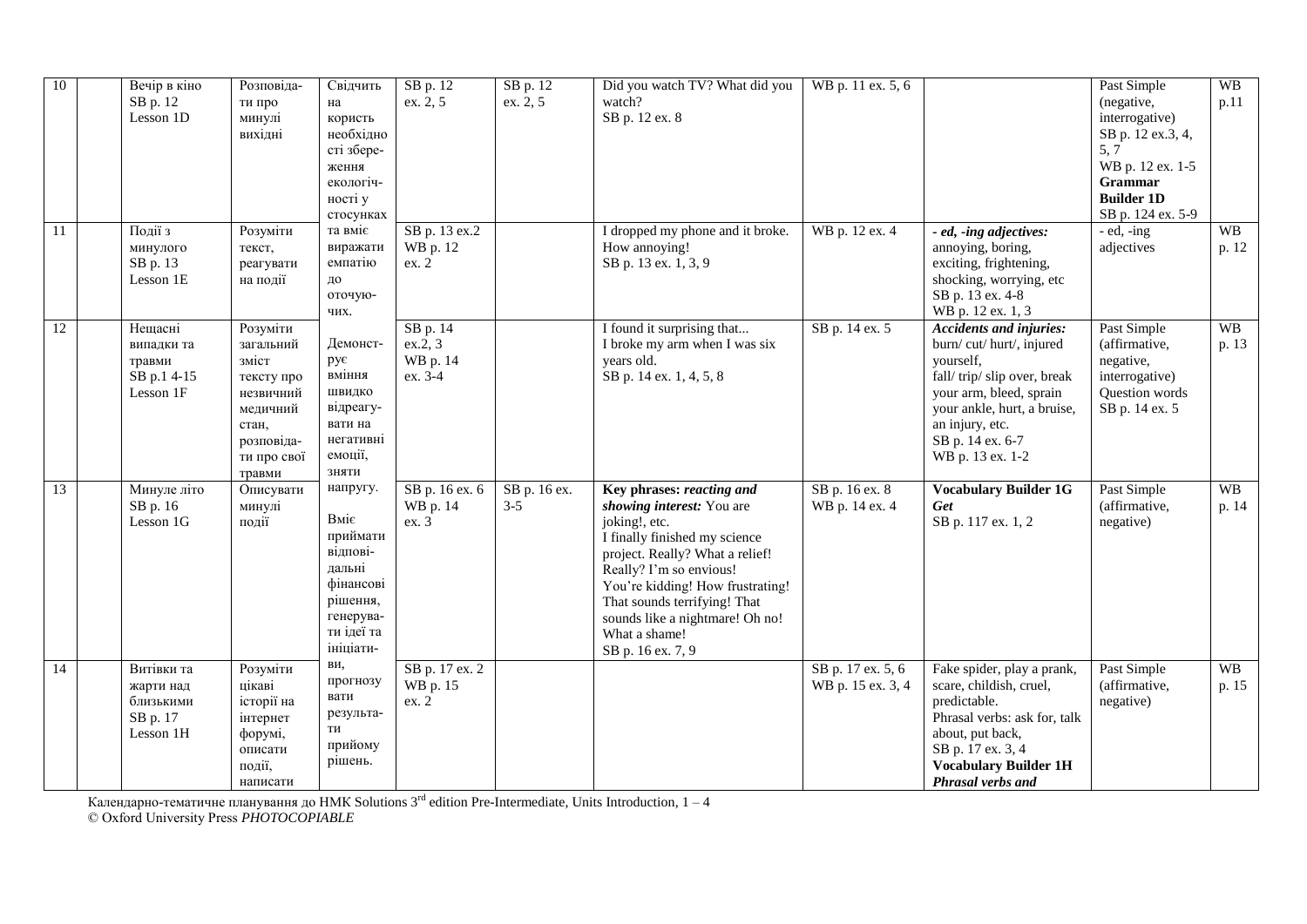|                 |                                                                                              | пост на    | Пояснює      |                |             |                                                                                                                                                                                                          |                   | register: escape, chase,           |                   |           |
|-----------------|----------------------------------------------------------------------------------------------|------------|--------------|----------------|-------------|----------------------------------------------------------------------------------------------------------------------------------------------------------------------------------------------------------|-------------------|------------------------------------|-------------------|-----------|
|                 |                                                                                              | форум про  | правила      |                |             |                                                                                                                                                                                                          |                   | tolerate, find out, get over,      |                   |           |
|                 |                                                                                              | власні     | поведінки    |                |             |                                                                                                                                                                                                          |                   | look at, own up; carry on,         |                   |           |
|                 |                                                                                              | спогади    | $\mathbf{y}$ |                |             |                                                                                                                                                                                                          |                   | come back, get away, give          |                   |           |
|                 |                                                                                              |            | закладах     |                |             |                                                                                                                                                                                                          |                   | back, look up to, make up,         |                   |           |
|                 |                                                                                              |            | культури.    |                |             |                                                                                                                                                                                                          |                   | put up with, run after, talk       |                   |           |
|                 |                                                                                              |            |              |                |             |                                                                                                                                                                                                          |                   | about, etc.                        |                   |           |
|                 |                                                                                              |            |              |                |             |                                                                                                                                                                                                          |                   | SB p. 117 ex. 3                    |                   |           |
|                 |                                                                                              |            |              |                |             |                                                                                                                                                                                                          |                   | WB p. 15 ex. 1                     |                   |           |
| $\overline{15}$ | Cumulative Review: 1 (Units I-1) WB p. 108-109                                               |            |              |                |             |                                                                                                                                                                                                          |                   |                                    |                   |           |
| 16              | Exam Skills Trainer 1 WB p. 18-19                                                            |            |              |                |             |                                                                                                                                                                                                          |                   |                                    |                   |           |
| $\overline{17}$ | <b>End-of-unit 1 test (Course Tests)</b>                                                     |            |              |                |             |                                                                                                                                                                                                          |                   |                                    |                   |           |
| 18              | <b>Culture: The British SB p. 108</b>                                                        |            |              |                |             |                                                                                                                                                                                                          |                   |                                    |                   |           |
| 19              | Culture: Emotions and language. Ukrainian Culture Extra page WB p. 16                        |            |              |                |             |                                                                                                                                                                                                          |                   |                                    |                   |           |
| 20              | Culture: What makes you happy? Ukrainian Culture Extra page WB p. 17                         |            |              |                |             |                                                                                                                                                                                                          |                   |                                    |                   |           |
| 21              |                                                                                              |            |              |                |             | Solutions 3 <sup>rd</sup> ed. Culture Video Lesson. Unit 1 - The British and the weather (Solutions 3 <sup>rd</sup> ed. Course DVD/ Classroom Presentation Tool/ Teacher's Resource Disk DVD Worksheets) |                   |                                    |                   |           |
| 22              | Photocopiable resources: Unit 1 (Teacher's Resource Disk – Photocopiable activities section) |            |              |                |             |                                                                                                                                                                                                          |                   |                                    |                   |           |
| 23              |                                                                                              |            |              |                |             | 1A How do you feel? 1B Past simple (affirmative) 1D Past simple (negative and interrogative) 1 Functional Language Practice: Giving advice 1 Grammar Review                                              |                   |                                    |                   |           |
|                 |                                                                                              |            |              |                |             | Unit 2. Adventure                                                                                                                                                                                        |                   |                                    |                   |           |
| 24              | Ландшафти                                                                                    | Розуміти   | Розрізняє    |                | SB p. 18    | There's a tall mountain                                                                                                                                                                                  |                   | Features: cave, cliff,             | There is/ are     | <b>WB</b> |
|                 | SB p. 18-19                                                                                  | рекламні   | безпечні     |                | ex. 2, 5, 6 | SB p. 18 ex. 1, 8                                                                                                                                                                                        |                   | desert, forest, hill, rocks,       | for countable and | p. 20     |
|                 | Lesson 2 A                                                                                   | туристичні | та           |                | WB p. 20    |                                                                                                                                                                                                          |                   | shore, stream, valley,             | uncountable       |           |
|                 |                                                                                              | оголошен-  | небезпе-     |                | ex. 3       |                                                                                                                                                                                                          |                   | volcano, waterfall                 | nouns             |           |
|                 |                                                                                              | ня,        | чні          |                |             |                                                                                                                                                                                                          |                   | Adjectives: deep, icy, low,        | Prepositions of   |           |
|                 |                                                                                              | описувати  | ситуації     |                |             |                                                                                                                                                                                                          |                   | narrow, rocky, shallow,            | movement and      |           |
|                 |                                                                                              | краєвид    | під час      |                |             |                                                                                                                                                                                                          |                   | steep, tall, wide                  | position          |           |
|                 |                                                                                              | своєї      | активно-     |                |             |                                                                                                                                                                                                          |                   | SB p. 18 ex. 2, 3                  | SB p. 19 ex. 6, 7 |           |
|                 |                                                                                              | країни     | $\Gamma$ O   |                |             |                                                                                                                                                                                                          |                   | WB p. 20 ex. 1-3                   |                   |           |
| $\overline{25}$ | Особисті                                                                                     | Написати   | відпочи-     | SB p. 20 ex. 1 |             | What were travellers doing? What                                                                                                                                                                         | SB p. 20 ex. 8    | A street vendor, a shop            | Past Continuous   | <b>WB</b> |
|                 | історії                                                                                      | історію    | нку.         |                |             | book was a tourist writing?                                                                                                                                                                              | WB p. 21 ex. 5    | owner, a hopper,                   | SB p. 20 ex. 2, 3 | p. 21     |
|                 | SB p. 20                                                                                     |            |              |                |             | A travel guide to the city.                                                                                                                                                                              |                   | pavement                           | WB p. 21 ex. 1-4  |           |
|                 | Lesson 2 B                                                                                   |            | Планує       |                |             | SB p. 20 ex. 4, 7                                                                                                                                                                                        |                   |                                    | Grammar           |           |
|                 |                                                                                              |            | подорож      |                |             |                                                                                                                                                                                                          |                   |                                    | <b>Builder 2B</b> |           |
|                 |                                                                                              |            | та її        |                |             |                                                                                                                                                                                                          |                   |                                    | SB p. 126 ex. 1-4 |           |
| 26              | Екстремальні                                                                                 | Розуміти   | бюджет.      | WB p. 22       | SB p. 21    | SB p. 21 ex. 2, 7                                                                                                                                                                                        |                   | Adjectives to describe             |                   | <b>WB</b> |
|                 | захоплення                                                                                   | про        |              | ex. 1          | ex. 3, 5, 6 |                                                                                                                                                                                                          |                   | <i>adventure:</i> athletic, brave, |                   | p. 22     |
|                 | SB p. 21                                                                                     | екстрема-  |              |                | WB p. 22    |                                                                                                                                                                                                          |                   | impressive, remote, risky,         |                   |           |
|                 | Lesson 2 C                                                                                   | льні види  |              |                | ex. 2-4     |                                                                                                                                                                                                          |                   | spectacular, strong, etc.          |                   |           |
|                 |                                                                                              | спорту     |              |                |             |                                                                                                                                                                                                          |                   | SB p. 21 ex. 1, 4                  |                   |           |
| 27              | Пригодницька                                                                                 | Написати   |              | SB p. 22 ex. 1 | SB p. 22    | While/as I was walking along the                                                                                                                                                                         | SB p. 22 ex. 6, 8 |                                    | Past Simple and   | WB        |
|                 | історія                                                                                      | кінець     |              | WB p. 23 ex.3  | ex. 4, 9    | beach, I found a gold coin. He                                                                                                                                                                           | WB p. 23 ex. 5    |                                    | Past Continuous   | p. 23     |
|                 | SB p. 22                                                                                     | історії    |              |                |             | was getting near the beach when                                                                                                                                                                          |                   |                                    | SB p. 22          |           |
|                 | Lesson 2 D                                                                                   |            |              |                |             | $\cdots$                                                                                                                                                                                                 |                   |                                    | ex. 2, 3, 5       |           |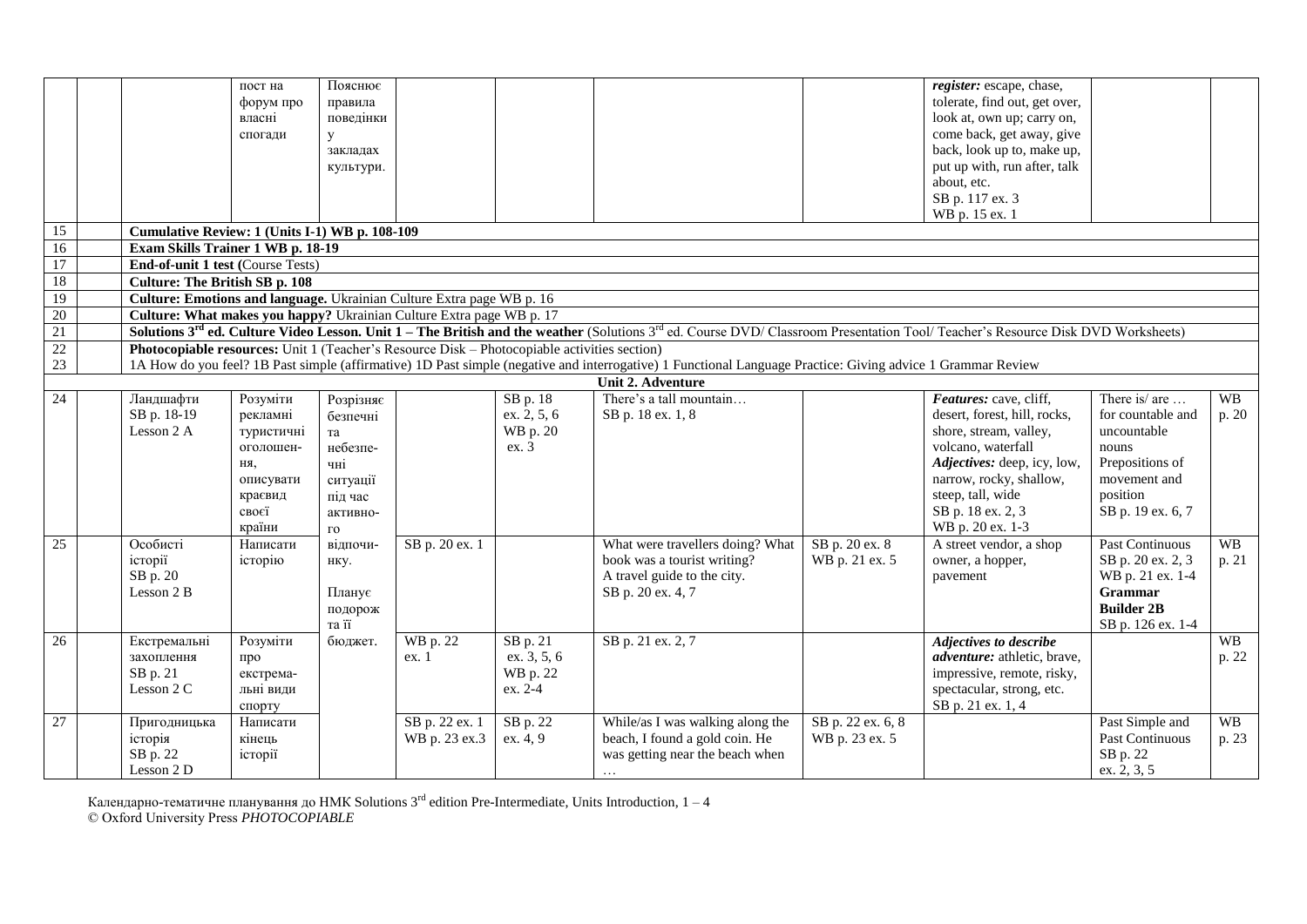|                 |                                                       |                                                                                            | Демонст-<br>рує<br>розумін-                                                                   |                                            |                            | In my ending , but in the actual<br>story<br>SB p. 22 ex. 7, 8                                                                                                                                                                                                                                               |                                      |                                                                                                                                                                                                                                                                                     | WB p. 23 ex.1-4<br>Grammar<br><b>Builder 2D</b> |                    |
|-----------------|-------------------------------------------------------|--------------------------------------------------------------------------------------------|-----------------------------------------------------------------------------------------------|--------------------------------------------|----------------------------|--------------------------------------------------------------------------------------------------------------------------------------------------------------------------------------------------------------------------------------------------------------------------------------------------------------|--------------------------------------|-------------------------------------------------------------------------------------------------------------------------------------------------------------------------------------------------------------------------------------------------------------------------------------|-------------------------------------------------|--------------------|
| 28              | Пригоди<br>SB p. 23<br>Lesson 2 E                     | Обговорю-<br>вати<br>подорожі                                                              | ня<br>цінності<br>культур-<br>ного<br>розмаїття<br>та<br>необхід-<br>ності<br>жити<br>разом у | SB p. 23 ex. 1<br>WB p. 24<br>ex. 2        |                            | SB p. 23 ex. 7                                                                                                                                                                                                                                                                                               | WB p. 24 ex. 3                       | Argument, achievement,<br>attempt, completion,<br>experience, failure, need,<br>thunder, exploration,<br>circumnavigate, rescue,<br>entertainment, eruption,<br>examination, etc.<br>SB p. 23 ex. 2-6<br>WB p. 24 ex. 1-4                                                           | SB p. 126 ex. 5-7                               | <b>WB</b><br>p. 24 |
| 29              | Історії про<br>виживання<br>SB p. 24-25<br>Lesson 2 F | Розуміти<br>зміст<br>історії про<br>виживання,<br>брати<br>інтерв'ю у<br>тих, хто<br>вижив | мирі.<br>Обгово-<br>рює<br>переваги<br>різних<br>видів<br>транспо-                            | SB p. 24<br>ex. 2-6<br>WB p. 25<br>ex. 2-4 | SB p. 24 ex. 3             | What was the weather like that<br>day?<br>SB p. 25 ex. 10, 11                                                                                                                                                                                                                                                |                                      | <b>Extreme</b> adjectives:<br>stunning, brilliant, huge,<br>awful, terrifying,<br>exhausted, enormous,<br>massive, gigantic, giant,<br>immense, tragic, etc.<br>SB p. 25 ex. 7,8<br>WB p. 25 ex. 1                                                                                  |                                                 | <b>WB</b><br>p. 25 |
| $\overline{30}$ | Опис<br>фотографії<br>SB p. 26<br>Lesson 2 G          | Описувати<br>фотографії,<br>висловлю-<br>ючи<br>припущен-<br><b>HA</b>                     | рту.<br>Визначає<br>достовір-<br>ність<br>інформа-<br>ції.<br>Складає<br>перелік              | WB p. 26<br>ex. 2                          | SB p. 26<br>ex. 2, 3, 6, 7 | <b>Key phrases</b><br>describing a photo: In the<br>foreground, background , in<br>the top / bottom right corner, at<br>the top, on the left, in the centre<br>Speculating about feelings:<br>I expect they're feeling<br>Judging by her expression, I'd<br>say. To me, they look as if<br>SB p. 26 ex. 4, 8 | WB p. 26 ex. 4-6                     | <b>Vocabulary Builder 2G</b><br>Sports clothing and<br>equipment: racket, net,<br>goal, helmet, puck, stick,<br>running shoes, vest,<br>westsuit, hoop, rope,<br>safety harness, etc.<br>SB p. 118 ex. 1-3<br>SB p. 26 ex. 1, 3, 5<br>WB p. 26 ex. 1-3                              |                                                 | <b>WB</b><br>p. 26 |
| 31              | Запрошення<br>SB p. 27<br>Lesson 2 H                  | Написати<br>запрошен-<br>ня на<br>вечірку та<br>прийняти<br>або<br>відхилити<br>пропозицію | місць для<br>екотури-<br>зму у<br>своєму<br>регіоні.                                          | SB p. 27 ex. 3<br>WB p. 27<br>ex. 2        |                            | <b>Making suggestions: Shall</b><br>we?, Let's , Do you fance<br>(doing something)?, How/ What<br>about ?, We could always, It<br>would be nice, Why don't we<br>? I'd rather not<br>SB p. 27 ex. 5                                                                                                          | SB p. 27 ex. 6-8<br>WB p. 27 ex. 3-5 | abseiling, jet-skiing,<br>kayaking, mountain<br>biking, orienteering,<br>paintballing, quad biking<br>SB p. 27 ex. 1, 4<br>WB p. 27 ex. 1<br><b>Vocabulary Builder 2H</b><br><b>Outdoor activities:</b><br>canoeing, paddleboarding,<br>SB p 118 ex 4-5<br>Abbreviations: a.m., BBQ |                                                 | WB<br>p. 27        |
| 32              | Exam Skills Trainer 1 SB p. 28-29                     |                                                                                            |                                                                                               |                                            |                            |                                                                                                                                                                                                                                                                                                              |                                      |                                                                                                                                                                                                                                                                                     |                                                 |                    |
| 33              | <b>End-of-unit 2 test (Course Tests)</b>              |                                                                                            |                                                                                               |                                            |                            |                                                                                                                                                                                                                                                                                                              |                                      |                                                                                                                                                                                                                                                                                     |                                                 |                    |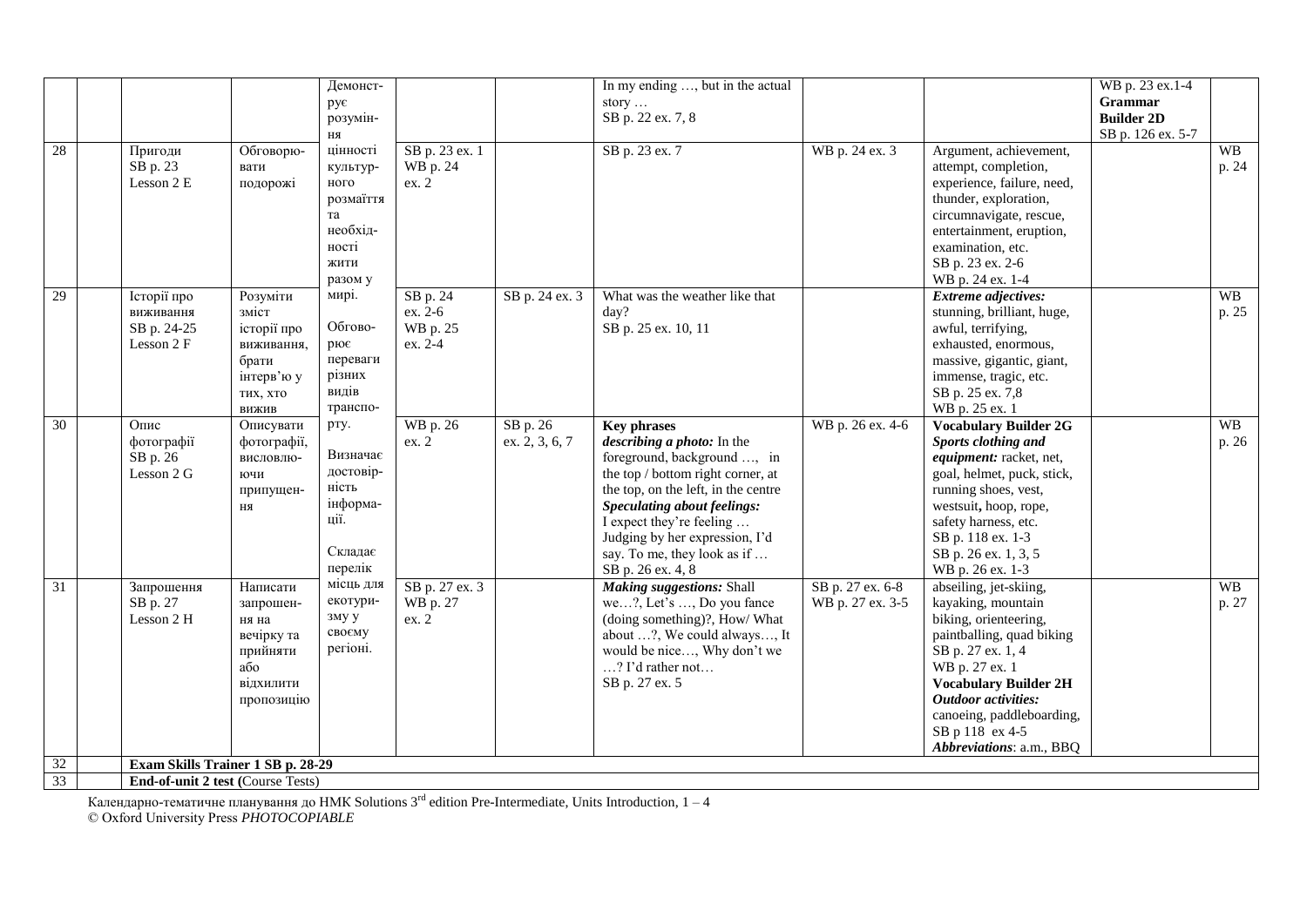| 34 | <b>Culture: Robinson Crusoe SB p. 109</b>                                                    |             |                        |                |                |                                                                                                                                                                                                   |                |                                                 |                     |           |
|----|----------------------------------------------------------------------------------------------|-------------|------------------------|----------------|----------------|---------------------------------------------------------------------------------------------------------------------------------------------------------------------------------------------------|----------------|-------------------------------------------------|---------------------|-----------|
| 35 | Culture: Ukraine: factfile. Ukrainian Culture Extra page WB p. 28                            |             |                        |                |                |                                                                                                                                                                                                   |                |                                                 |                     |           |
| 36 | Culture: What an experience! Ukrainian Culture Extra page WB p. 29                           |             |                        |                |                |                                                                                                                                                                                                   |                |                                                 |                     |           |
| 37 |                                                                                              |             |                        |                |                | Solutions 3 <sup>rd</sup> ed. Culture Video Lesson. Unit 2 – The British landscape (Solutions <sup>3rd</sup> ed. Course DVD/ Classroom Presentation Tool/ Teacher's Resource Disk DVD Worksheets) |                |                                                 |                     |           |
| 38 | Домашнє читання                                                                              |             |                        |                |                |                                                                                                                                                                                                   |                |                                                 |                     |           |
| 39 | Photocopiable resources: Unit 2 (Teacher's Resource Disk - Photocopiable activities section) |             |                        |                |                |                                                                                                                                                                                                   |                |                                                 |                     |           |
| 40 |                                                                                              |             |                        |                |                | 2A Landscapes 2B Past continuous 2D Contrast: past simple and past continuous 2 Vocabulary Review 2 Grammar Review                                                                                |                |                                                 |                     |           |
|    |                                                                                              |             |                        |                |                | Unit 3. On Screen                                                                                                                                                                                 |                |                                                 |                     |           |
| 41 | Фільми та                                                                                    | Розповісти  | Вислов-                | SB p. 30 ex. 9 | SB p. 30 ex.   | I think horror films are really                                                                                                                                                                   |                | <b>Films and TV</b>                             | Omitting the for    | <b>WB</b> |
|    | телепрограми                                                                                 | про         | лює                    |                | 2, 3, 5, 6     | exciting. What about you? I'm                                                                                                                                                                     |                | <i>programmes:</i> animation,                   | generalization      | p. 30     |
|    | SB p. 30-31                                                                                  | улюблені    | власні                 |                | WB p. 30 ex.   | not a fan of horror film. They are                                                                                                                                                                |                | musical, chat show, action                      | SB p. 30 ex. 7      |           |
|    | Lesson 3 A                                                                                   | жанри кіно, | почуття,               |                | 5, 6           | really violent. But I like                                                                                                                                                                        |                | film, news bulletin, period                     |                     |           |
|    |                                                                                              | нещодавно   | пережи-                |                |                | I recently saw a erally exciting                                                                                                                                                                  |                | drama, science fiction                          |                     |           |
|    |                                                                                              | переглянуті | вання і                |                |                | action film. The special effects                                                                                                                                                                  |                | film, sitcom, etc.                              |                     |           |
|    |                                                                                              | фільми      | судження               |                |                | were amazing!                                                                                                                                                                                     |                | Adjectives to describe                          |                     |           |
|    |                                                                                              |             | щодо                   |                |                | SB p. 30 ex. 1, 4, 8, 9                                                                                                                                                                           |                | films and TV                                    |                     |           |
|    |                                                                                              |             | перегля-               |                |                |                                                                                                                                                                                                   |                | <i>programmes:</i> confusing,                   |                     |           |
|    |                                                                                              |             | нутих                  |                |                |                                                                                                                                                                                                   |                | convincing, gripping,                           |                     |           |
|    |                                                                                              |             | фільмів.               |                |                |                                                                                                                                                                                                   |                | imaginative, etc.<br>Aspects of a film: acting, |                     |           |
|    |                                                                                              |             |                        |                |                |                                                                                                                                                                                                   |                | characters, ending, plot,                       |                     |           |
|    |                                                                                              |             | Наводить               |                |                |                                                                                                                                                                                                   |                | scenes, soundtrack, etc.                        |                     |           |
|    |                                                                                              |             | приклади               |                |                |                                                                                                                                                                                                   |                | SB p. 30 ex. 2, 4, 6                            |                     |           |
|    |                                                                                              |             | впливу                 |                |                |                                                                                                                                                                                                   |                | WB p. 30 ex. 1-4                                |                     |           |
| 42 | Відео ігри                                                                                   | Описувати   | перегляду<br>телевізо- | SB p. 32 ex. 2 | SB p. 32 ex. 6 | SB p. 32 ex. 1, 7, 8                                                                                                                                                                              | WB p. 31 ex. 5 | Types of games:                                 | Some and any        | <b>WB</b> |
|    | SB p. 32                                                                                     | відео гру,  | ра на                  | WB p. 31       |                |                                                                                                                                                                                                   |                | adventure, city-building,                       | A few, a little, a  | p. 31     |
|    | Lesson 3 B                                                                                   | говорити    | здоров'я і             | ex. 6          |                |                                                                                                                                                                                                   |                | combat, puzzle, racing,                         | lot of, (not)much / |           |
|    |                                                                                              | про         | самопо-                |                |                |                                                                                                                                                                                                   |                | role-playing, sports games                      | many, How much      |           |
|    |                                                                                              | кількість.  | чуття.                 |                |                |                                                                                                                                                                                                   |                | SB p. 32 ex. 1                                  | / many ?            |           |
|    |                                                                                              |             |                        |                |                |                                                                                                                                                                                                   |                | WB p. 31 ex. 2                                  | SB p. 32 ex. 3-6    |           |
|    |                                                                                              |             | Розуміє                |                |                |                                                                                                                                                                                                   |                |                                                 | WB p. 31 ex. 1-4    |           |
|    |                                                                                              |             | сутність               |                |                |                                                                                                                                                                                                   |                |                                                 | Grammar             |           |
|    |                                                                                              |             | такого                 |                |                |                                                                                                                                                                                                   |                |                                                 | <b>Builder 3B</b>   |           |
|    |                                                                                              |             | економі-               |                |                |                                                                                                                                                                                                   |                |                                                 | SB p. 128 ex. 1-4   |           |
| 43 | Реклама на ТВ                                                                                | Розуміти    | чного                  | SB p. 33 ex. 1 | SB p. 33 ex.   | SB p. 33 ex. 2                                                                                                                                                                                    | SB p. 33 ex. 9 | Advertising, slogan,                            |                     | <b>WB</b> |
|    | SB p. 33                                                                                     | рекламні    | явища як               | WB p. 32       | 3, 6, 7        |                                                                                                                                                                                                   | WB p. 32 ex. 8 | advert, etc.                                    |                     | p. 32     |
|    | Lesson 3 C                                                                                   | оголошен-   | реклама                | ex. 1          | WB p. 32 ex.   |                                                                                                                                                                                                   |                |                                                 |                     |           |
|    |                                                                                              | ня та       | та її                  |                | $3 - 7$        |                                                                                                                                                                                                   |                |                                                 |                     |           |
|    |                                                                                              | представи-  | вплив на               |                |                |                                                                                                                                                                                                   |                |                                                 |                     |           |
|    |                                                                                              | ти рекламу  | рішення                |                |                |                                                                                                                                                                                                   |                |                                                 |                     |           |
|    |                                                                                              | продукта    | про                    |                |                |                                                                                                                                                                                                   |                |                                                 |                     |           |
|    |                                                                                              |             | купівлю                |                |                |                                                                                                                                                                                                   |                |                                                 |                     |           |
| 44 | ТВ шоу                                                                                       | Розоповіда- | продукта.              | SB p. 34 ex. 2 | SB p. 34 ex. 2 | You must answer as quickly as                                                                                                                                                                     | SB p. 34 ex. 6 | SB p. 34 ex. 6                                  | Must, mustn't and   | <b>WB</b> |
|    | SB p. 34                                                                                     | ти правила  |                        |                |                | possible. Can my partner help                                                                                                                                                                     |                | WB p. 33 ex. 5                                  | needn't/don't       | p. 33     |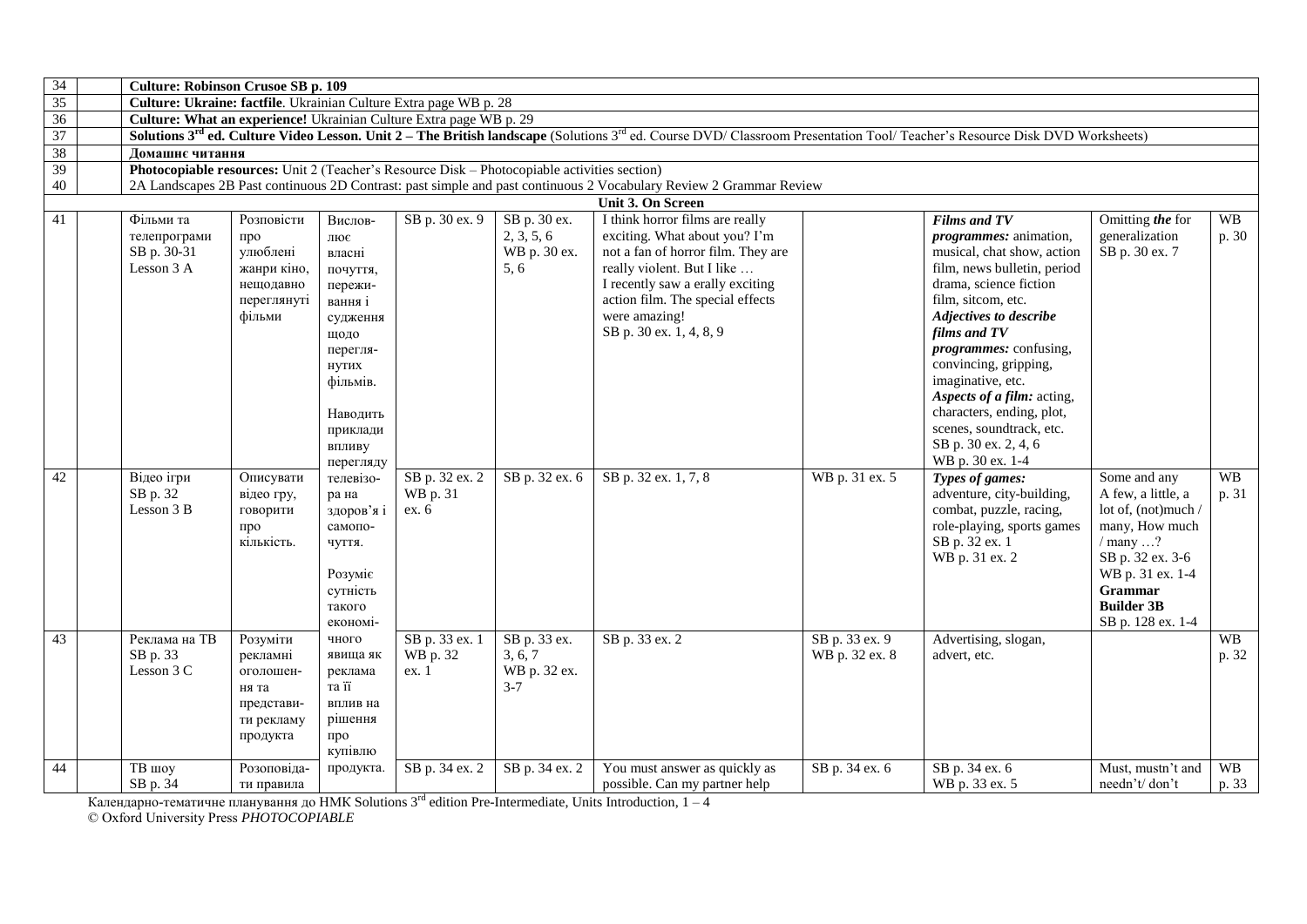| 45 | Lesson 3 D<br>Піратство                                | свого ТВ<br>шоу,<br>висловити<br>заборону<br>Висловити                              | Порівнює<br>та оцінює<br>мистецькі<br>твори<br>різних<br>народів.                                                            | SB p. 35                                    |                                              | me? No, your partner mustn't<br>help you.<br>SB p. 34 ex. 7<br>WB p. 33 ex. 6<br>I agree/ disagree with  that                                                                                                                                                                                                                  |                                        | Negative adjective                                                                                                                                                                                   | have to<br>SB p. 34 ex. 3, 5<br>WB p. 33 ex. 1-4<br>Grammar<br><b>Builder 3D</b><br>SB p. 128 ex. 5-7<br>SB p. 35 ex. 1 | <b>WB</b>          |
|----|--------------------------------------------------------|-------------------------------------------------------------------------------------|------------------------------------------------------------------------------------------------------------------------------|---------------------------------------------|----------------------------------------------|--------------------------------------------------------------------------------------------------------------------------------------------------------------------------------------------------------------------------------------------------------------------------------------------------------------------------------|----------------------------------------|------------------------------------------------------------------------------------------------------------------------------------------------------------------------------------------------------|-------------------------------------------------------------------------------------------------------------------------|--------------------|
|    | SB p. 35<br>Lesson 3 E                                 | свою думку<br>щодо<br>проблеми<br>піратства<br>та<br>аргументу-<br>вати її          | Вислов-<br>лює свою<br>громадя-<br>нську<br>позицію<br>та свої<br>погляди                                                    | ex. 1, 2<br>WB p. 34<br>ex. 2               |                                              | SB p. 35 ex. 7, 8                                                                                                                                                                                                                                                                                                              |                                        | prefixes un-, in-, im-, ir-,<br>$il$ -, $dis$ -<br>SB p. 35 ex. 3-6<br>WB p. 34 ex. 1                                                                                                                | WB p. 34 ex. 1,<br>$3 - 5$                                                                                              | p. 34              |
| 46 | Відео ігри та<br>здоров'я<br>SB p. 36-37<br>Lesson 3 F | Вести<br>розмову<br>про відео<br>ігри,<br>запитувати<br>та надавати<br>інформацію   | щодо<br>порушен-<br>ня права<br>інтелекту<br>альної<br>власності.                                                            | SB p. 37<br>ex. 2-5<br>WB p. 35<br>ex. 2-3  | SB p. 37 ex. 2                               | SB p. 37 ex. 1, 7, 8                                                                                                                                                                                                                                                                                                           |                                        | Verb+noun collocations:<br>have a positive effect,<br>express an opinion,<br>provide a benefit, get<br>grades, etc.<br>SB p. 37 ex. 6<br>WB p. 35 ex. 1                                              |                                                                                                                         | <b>WB</b><br>p. 35 |
| 47 | Як досягти<br>домовленості<br>SB p. 38<br>Lesson 3 G   | Обговорю-<br>вати та<br>досягати<br>згоди                                           | Дискутує<br>стосовно<br>впливу<br>відер ігор<br>на<br>здоров'я<br>людини,<br>прогнозує<br>наслідки<br>необачної<br>поведінки |                                             | SB p. 38<br>ex. 3, 5<br>WB p. 36<br>ex. 2, 3 | Key phrases: Expressing likes<br>and dislikes: I quite fancy, I<br>adore, I'm not a big fan of,<br>I'm not keen on<br><b>Expressing a preference</b><br>Shall we settle on ?, I'd prefer<br>$,$ I'd rather $,$<br>Reaching an agreement That's<br>agreed then., That's a great idea.<br>SB p. 38 ex. 1, 4, 7<br>WB p. 36 ex. 1 | SB p. 38 ex. 6<br>WB p. 36 ex. 4       | <b>Expressing likes and</b><br>dislikes<br><b>Vocabulary Builder 3G</b><br>SB p. 118 ex.1, 2                                                                                                         |                                                                                                                         | <b>WB</b><br>p. 36 |
| 48 | Неофіційний<br>лист<br>SB p. 39<br>Lesson 3 H          | Написати<br>неофіцій-<br>ного листа<br>про похід в<br>кіно та<br>побачений<br>фільм | в мережі<br>Інтернет.                                                                                                        | SB p. 39<br>ex. 2-4<br>WB p. 37<br>ex. 3, 4 |                                              | Would you like to?<br>Why don't we?,<br>How about?<br>Ok!/ Good idea!/ Sorry, I can't.<br>SB p. 39 ex. 1, 7<br>WB p. 37 ex. 1                                                                                                                                                                                                  | SB p. 39 ex. 8, 9<br>WB p. 37 ex. 5, 6 | Social activities: go<br>shopping, have a coffee,<br>meet friends in town, go<br>for a bike ride, etc.<br><b>Vocabulary Builder 3H</b><br>SB p.118 ex. 3,4<br>SB p. 39 ex. 6, 7<br>WB p. 37 ex. 1, 2 |                                                                                                                         | <b>WB</b><br>p. 37 |
| 49 | Cumulative Review: 2 (Units I-3) WB p. 110-111         |                                                                                     |                                                                                                                              |                                             |                                              |                                                                                                                                                                                                                                                                                                                                |                                        |                                                                                                                                                                                                      |                                                                                                                         |                    |
| 50 | Exam Skills Trainer 2 WB p. 40-41                      |                                                                                     |                                                                                                                              |                                             |                                              |                                                                                                                                                                                                                                                                                                                                |                                        |                                                                                                                                                                                                      |                                                                                                                         |                    |
| 51 | <b>End-of-unit 3 test (Course Tests)</b>               |                                                                                     |                                                                                                                              |                                             |                                              |                                                                                                                                                                                                                                                                                                                                |                                        |                                                                                                                                                                                                      |                                                                                                                         |                    |
| 52 | Culture: Screen exports SB p. 110                      |                                                                                     |                                                                                                                              |                                             |                                              |                                                                                                                                                                                                                                                                                                                                |                                        |                                                                                                                                                                                                      |                                                                                                                         |                    |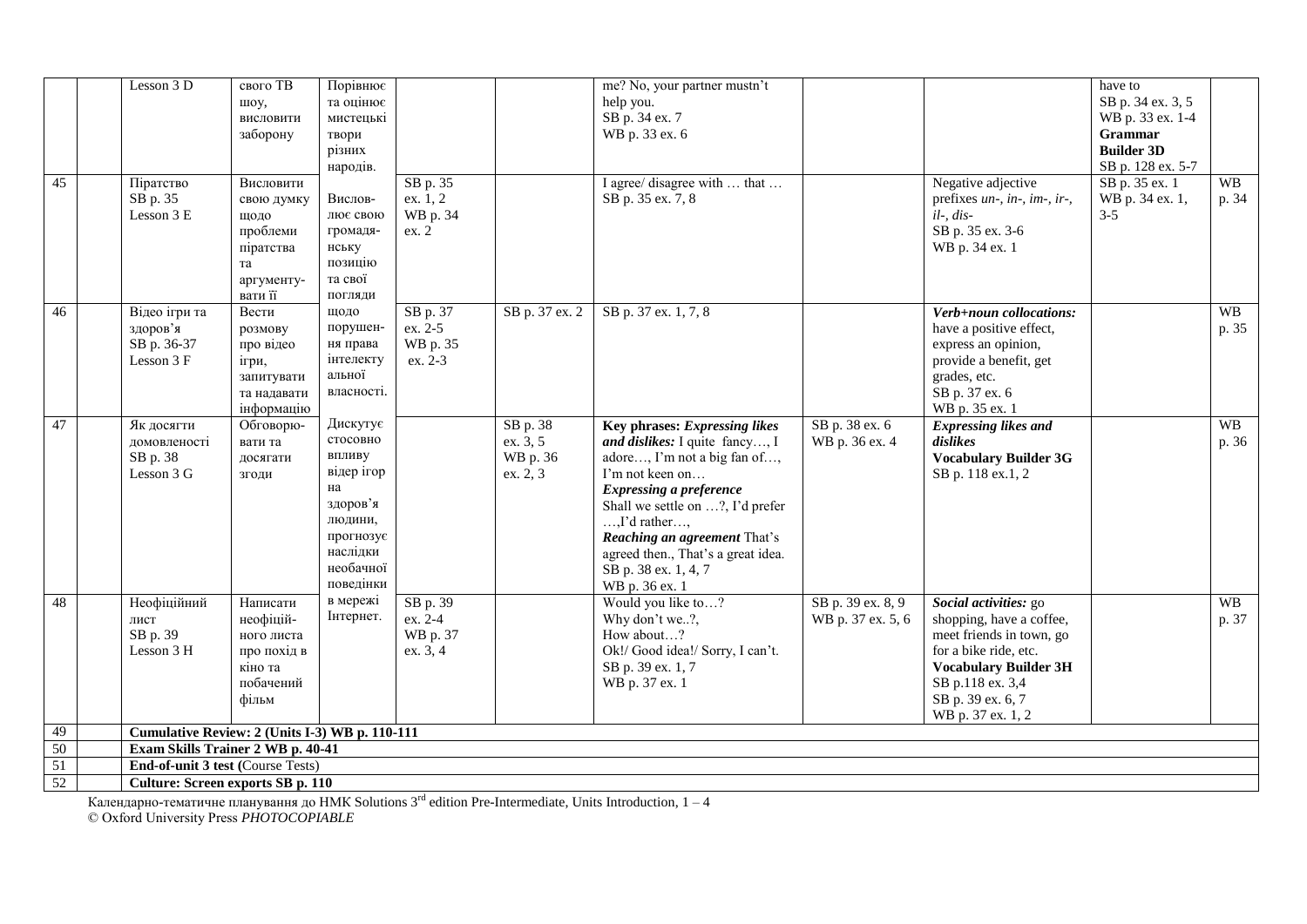| 53 |                                                                     |                                                                                                      |                                                                                                                                              | Culture: Ukraine in film. Ukrainian Culture Extra page WB p. 38                              |                                            |                                                                                                                                                                                             |                                  |                                                                                                                                                                                                                                                                                                                                                                                         |                                                                                                                                                                       |                    |
|----|---------------------------------------------------------------------|------------------------------------------------------------------------------------------------------|----------------------------------------------------------------------------------------------------------------------------------------------|----------------------------------------------------------------------------------------------|--------------------------------------------|---------------------------------------------------------------------------------------------------------------------------------------------------------------------------------------------|----------------------------------|-----------------------------------------------------------------------------------------------------------------------------------------------------------------------------------------------------------------------------------------------------------------------------------------------------------------------------------------------------------------------------------------|-----------------------------------------------------------------------------------------------------------------------------------------------------------------------|--------------------|
| 54 |                                                                     |                                                                                                      |                                                                                                                                              | Culture: What's on TV? Ukrainian Culture Extra page WB p. 39                                 |                                            |                                                                                                                                                                                             |                                  |                                                                                                                                                                                                                                                                                                                                                                                         |                                                                                                                                                                       |                    |
| 55 |                                                                     |                                                                                                      |                                                                                                                                              |                                                                                              |                                            | Solutions 3 <sup>rd</sup> ed. Culture Video Lesson. Unit 3 – The CSI effect (Solutions 3 <sup>rd</sup> ed. Course DVD/ Classroom Presentation Tool/ Teacher's Resource Disk DVD Worksheets) |                                  |                                                                                                                                                                                                                                                                                                                                                                                         |                                                                                                                                                                       |                    |
| 56 |                                                                     |                                                                                                      |                                                                                                                                              | Photocopiable resources: Unit 3 (Teacher's Resource Disk – Photocopiable activities section) |                                            |                                                                                                                                                                                             |                                  |                                                                                                                                                                                                                                                                                                                                                                                         |                                                                                                                                                                       |                    |
| 57 |                                                                     |                                                                                                      |                                                                                                                                              |                                                                                              |                                            | 3A Films and TV programmes 3B Quantity 3D must, mustn't and needn't / don't have to 3 Functional Language Practice: Agreeing and disagreeing                                                |                                  |                                                                                                                                                                                                                                                                                                                                                                                         |                                                                                                                                                                       |                    |
| 58 | Ломашнє читання                                                     |                                                                                                      |                                                                                                                                              |                                                                                              |                                            |                                                                                                                                                                                             |                                  |                                                                                                                                                                                                                                                                                                                                                                                         |                                                                                                                                                                       |                    |
| 59 | 21 <sup>st</sup> Century Skills Project 1 Writing a milestone story |                                                                                                      |                                                                                                                                              |                                                                                              |                                            |                                                                                                                                                                                             |                                  |                                                                                                                                                                                                                                                                                                                                                                                         |                                                                                                                                                                       |                    |
|    |                                                                     |                                                                                                      |                                                                                                                                              |                                                                                              |                                            | <b>Unit 4. Our Planet</b>                                                                                                                                                                   |                                  |                                                                                                                                                                                                                                                                                                                                                                                         |                                                                                                                                                                       |                    |
| 60 | Погода<br>SB p. 40-41<br>Lesson 4 A                                 | Розповіда-<br>ти прогноз<br>погоди                                                                   | Робить<br>повідом-<br>лення про<br>складні<br>погодні<br>умови.<br>Пояснює<br>взаємо-<br>зв'язок<br>людиний<br>навколи-<br>ШНЬОГО<br>середо- | SB p. 41 ex. 1<br>WB p. 42<br>ex.3                                                           | SB p. 41<br>ex. 4, 5<br>WB p. 42<br>ex. 6  | Here in Birmingham, there's a<br>strong wind blowing from the<br>north<br>SB p. 41 ex. 6, 7                                                                                                 | SB p. 41 ex. 1<br>WB p. 42 ex. 7 | Weather nouns, verbs<br>and adjectives: cloudy,<br>frost, raindrop, flash of<br>lightning, storm, hail,<br>storm clouds, rain shower,<br>thunderstorm, clap/crash<br>of thunder, frostbite, etc.<br><b>Describing temperature:</b><br>It's minus ten. It's below<br>zero. It's freezing/cold/<br>cool/ mild/ warm/hot/<br>sweltering, etc.<br>SB p. 41 ex. 2<br>WB p. 42 ex. 1, 2, 4, 5 | A few, a little, a<br>lot of, (not)much /<br>many                                                                                                                     | <b>WB</b><br>p. 42 |
| 61 | Порівняння<br>SB p. 42<br>Lesson 4 B                                | Робити<br>порівняння<br>двох<br>об'єктів                                                             | вища та<br>залежні-<br>сть її від<br>природ-<br>них<br>ресурсів.<br>Дискутує<br>довкола<br>питань<br>екології,                               | SB p. 42 ex. 2<br>WB p. 43<br>ex. 2                                                          |                                            | Which is more dangerous, a<br>blizzard or a thunderstorm? I<br>think a blizzard is more<br>dangerous. What about you? I<br>disagree<br>SB p. 42 ex. 1, 8                                    | WB p. 43 ex. 3                   |                                                                                                                                                                                                                                                                                                                                                                                         | Comparative<br>adjectives: (not)<br>as as, far $/$<br>much+<br>comparative<br>forms<br>Grammar<br><b>Builder 4B SB</b><br>130<br>SB p. 42 ex. 1-4<br>WB p. 43 ex. 1-3 | <b>WB</b><br>p. 43 |
| 62 | Очевидець<br>SB p. 43<br>Lesson 4 C                                 | Запитувати<br>та<br>отримувати<br>інформацію<br>про<br>природню<br>катастрофу,<br>беручи<br>інтерв'ю | життя та<br>здоров'я<br>людини.                                                                                                              |                                                                                              | SB p. 43<br>ex. 1-4<br>WB p. 44<br>ex. 3-5 | SB p. 43 ex. 7                                                                                                                                                                              | SB p. 43 ex. 6<br>WB p. 44 ex. 1 | Natural disasters:<br>avalanche, drought,<br>earthquake, epidemic,<br>famine, flood, forest fire,<br>tornado, mudslide,<br>tsunami, etc.<br>SB p. 43 ex. 5<br>WB p. 44 ex. 1                                                                                                                                                                                                            |                                                                                                                                                                       | <b>WB</b><br>p. 44 |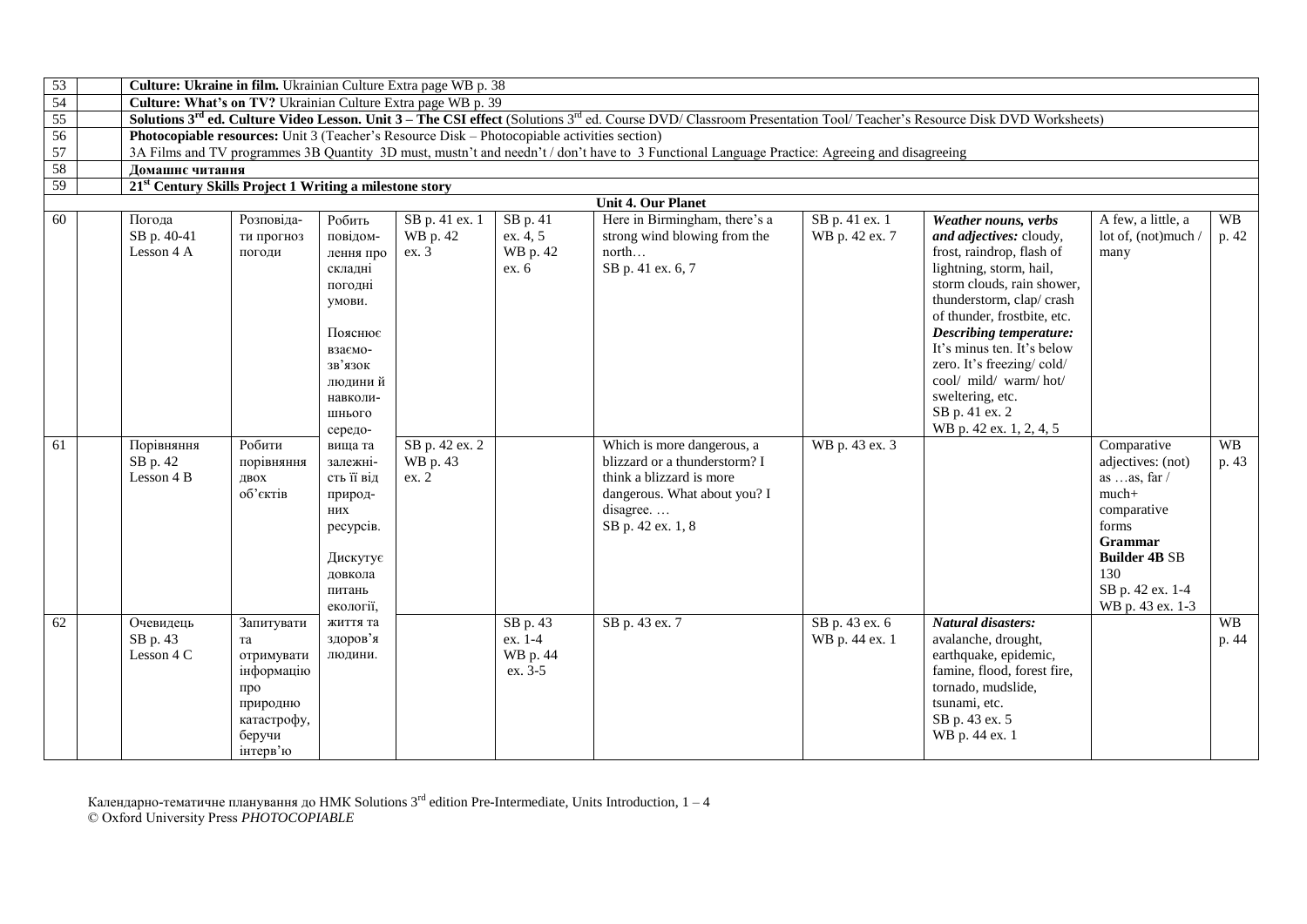|    | Рекорди<br>SB p. 44<br>Lesson 4 D                                    | Вести<br>бесіду про<br>рекорди                                                                                          | Проектує<br>власні<br>повсяк-<br>денні дії<br>на захист<br>довкілля<br>та<br>збережен-<br>ня<br>ресурсів.              | SB p. 44 ex. 2                                          |                         | In your opinion, what's the most<br>interesting subject at school?<br>SB p. 44 ex. 1, 8                                                                                                                                                                                                                                     |                   |                                                                                                                                                                                                                                                                                                                                                         | Superlative<br>adjectives, too,<br>enough<br>SB p. 44 ex. 3-7<br>WB p. 45 ex. 1-4<br>Grammar<br><b>Builder 4D</b><br>SB p. 130<br>ex. 5-10 | <b>WB</b><br>p. 45 |
|----|----------------------------------------------------------------------|-------------------------------------------------------------------------------------------------------------------------|------------------------------------------------------------------------------------------------------------------------|---------------------------------------------------------|-------------------------|-----------------------------------------------------------------------------------------------------------------------------------------------------------------------------------------------------------------------------------------------------------------------------------------------------------------------------|-------------------|---------------------------------------------------------------------------------------------------------------------------------------------------------------------------------------------------------------------------------------------------------------------------------------------------------------------------------------------------------|--------------------------------------------------------------------------------------------------------------------------------------------|--------------------|
| 63 | Забруднення<br>навколишнього<br>середовища<br>SB p. 45<br>Lesson 4 E | Висловити<br>свою згоду<br>або незгоду<br>з думками<br>ЩОДО<br>вирішення<br>проблем<br>навколиш-<br>нього<br>середовища | Пропонує<br>заходи<br>щодо<br>покращен<br>ня<br>екологіч-<br>ної<br>ситуації в<br>Києві.<br>Обгово-<br>рює<br>питання, | SB p. 45<br>ex. 2, 4                                    | SB p. 45 ex. 2          | Key phrases: Expressing<br>opinions: I think / don't think<br>that As I see it, In my<br>opinion, I believe that, it seems<br>to me that , To be honest, , As<br>I see it , etc.<br>Agreeing and disagreeing<br>I agree/ disagree with , it's<br>wrong to say that (but )<br>SB p. 45 ex. 8                                 |                   | Environment: compound<br>nouns: climate change, sea<br>levels, surface<br>temperature, fossil fuels,<br>greenhouse gases, rain<br>forests, renewable energy,<br>etc.<br>Phrasal verbs: carry on,<br>put off, give up, look<br>after, come up with, use<br>up, wake up, close down,<br>rely on, die out, heat up<br>SB p. 45 ex. 5-7<br>WB p. 46 ex. 1-4 |                                                                                                                                            | <b>WB</b><br>p. 46 |
| 64 | Планери<br>SB p. 46-47<br>Lesson 4 F                                 | Розуміти<br>текст про<br>дельтаплан<br>еризм та<br>запитувати<br>та надавати<br>інформацію                              | пов'язані<br>iз.<br>збережен<br>ням<br>навколи-<br>ШНЬОГО<br>середо-                                                   | $\overline{SBp.46}$<br>ex. 2, 4<br>WB p. 47<br>ex. 2, 3 | SB p. 46 ex. 2          | SB p. 47 ex. 1, 6, 7                                                                                                                                                                                                                                                                                                        |                   | Verbs of movement: spin,<br>approach, take off, head<br>towards, land, reach<br>SB p. 47 ex. 5<br>WB p. 47 ex. 1                                                                                                                                                                                                                                        |                                                                                                                                            | <b>WB</b><br>p. 47 |
| 65 | Порівняння<br>фотографій<br>SB p. 48<br>Lesson 4 G                   | Описувати<br>та<br>порівнюва-<br>ТИ<br>фотографії                                                                       | вища у<br>своєму<br>регіоні та<br>державі.                                                                             | WB p. 48<br>ex. 2                                       | SB p. 48<br>ex. 3, 4, 6 | Key phrases:<br><b>Comparing and contrasting</b><br>Similarities: The common theme<br>in the photos is You can see<br>in both pictures. Both photos<br>show. In both photos there are<br>Differences: The first photo<br>shows , whereas, but in the<br>second photo One obvious<br>difference is that<br>SB p. 48 ex. 7, 8 | WB p. 48 ex. 3, 4 | In the street: bus stop,<br>pavement, lamp post,<br>pedestrian crossing, road<br>sign, shop sign, traffic<br>light, etc.<br>SB p. 48 ex. 2, 5<br>WB p. 48 ex. 1<br><b>Vocabulary Builder 4G</b><br>In the street<br>SB p. 119 ex. 1, 2                                                                                                                  | Must and can't<br>for making<br>deductions<br>SB p. 48 ex. 4                                                                               | <b>WB</b><br>p. 48 |